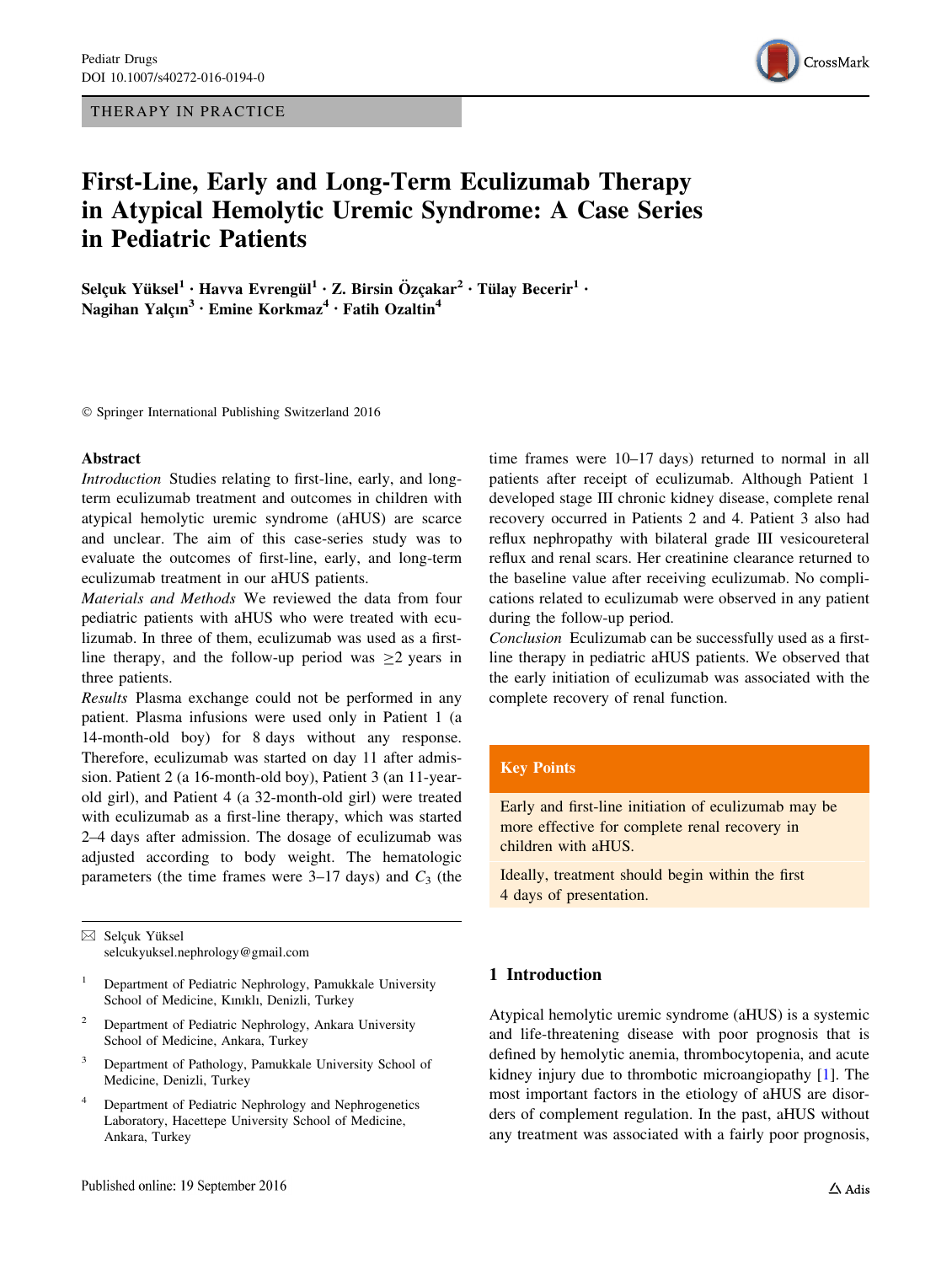which was reported as 50 % of the patients progressing to end-stage renal disease and up to 25 % dying during the acute phase. Within the past 30 years, plasma therapy (plasma infusion [PI] and plasma exchange [PE]) has been used as a treatment modality in aHUS [\[2](#page-6-0)]. Although some patients with aHUS appear to respond to PI and PE, these approaches have frequently been found to be ineffective. Eculizumab, a humanized monoclonal antibody directed against complement C5, is an effective therapy in complement-related aHUS and could be beneficial in the longterm treatment of aHUS. Eculizumab therapy has frequently been used in cases of aHUS where the patients were dependent on, or resistant to, plasma therapy. Although a current international consensus report recommends the usage of eculizumab as a first-line therapy in pediatric aHUS patients, to date a very limited number of studies exist. These recommendations are not based on strong (large numbers) pediatric-based clinical research but, rather, on published data from adolescent and adult experience in particular [\[1–7](#page-6-0)].

In this report, we present four children with aHUS who were treated with eculizumab therapy. In three of them, eculizumab was used as a first-line therapy, and the followup period was  $\geq$  years in three patients.

# 2 Materials and Methods

The records of Turkish patients who were treated with eculizumab for the presumptive diagnosis of aHUS (i.e., microangiopathic hemolytic anemia, thrombocytopenia, and renal failure with hypocomplementemia, normal plasma ADAMTS13 activity, and without coexisting infectious or autoimmune diseases or Shiga toxin-producing Escherichia coli [STEC] infection) were reviewed. Creatinine clearance was calculated using Schwartz's formula. Proteinuria was assessed using 24-h urine protein excretion. For the genetic studies, DNA was extracted from peripheral blood following the standard phenol-chloroform protocol. The exons of CFH (NM\_000186), CFB (NM\_001710), CFI (NM\_000204), MCP (NM\_002389), C3 (NM\_000064), CFHR 1-4 (NM\_002113, NM\_005666, NM\_021023 and NM\_001201550, respectively) and DGKE (NM\_003647) genes, together with their adjacent intronic junctions, were analyzed by direct sequencing using BigDye v3.1 chemistry and an ABI3130 Genetic Analyzer (Applied Biosystems, Foster City, CA, USA) at the Hacettepe University Nephrogenetics Laboratory. Informed consent was obtained from each participant. The presence of Anti-Complement Factor H autoantibody was determined by CFH IgG ELISA Kit (Abnova), according to the manufacturer's recommendations, with a detection limit of 0.6 AU/m. ADAMTS13 activity was detected by

an ADAMTS-13 activity kit (Technozym) in accord with the manufacturer's recommendations with a detection limit of 0.2 % and an assay range of 0.3–105 %. Serum C3 and C4 concentrations were measured by the immunoturbidimetric method on Roche/Hitachi cobas c systems.

For verotoxin testing, stool samples or rectal swabs were inoculated onto both Sorbitol MacConkey (SMAC) and Cefixime and Tellurite-SMAC medium. Colonies were washed with sterile distilled water and placed into microcentrifuge tubes. For DNA isolation, tubes were incubated at 95 C for 10 min. Samples were centrifuged at  $10,000 \times g$  for 10 min and a supernatant was subsequently used as a source of DNA template. Reverse transcription polymerase chain reaction (RT-PCR) amplification was performed under the following conditions: initial DNA denaturation at 95  $\degree$ C for 5 min, followed by 39 cycles of 95 °C for 1 min, 56 °C for 1 min, and 72 °C for 1 min. The final extension step was performed at  $72 \degree C$  for 5 min. The amplified PCR products were run at 100 volts for 40 min for visualization by standard gel electrophoresis in a 2 % agarose gel [[8,](#page-6-0) [9](#page-7-0)].

Eculizumab was given according to the manufacturer's recommendations: for body weights of 30 to  $\lt$  40 kg, 600 mg intravenously (IV) every 7 days for the first 2 weeks, followed by 900 mg IV for the third dose 7 days later, then 900 mg IV every 14 days. The instructions for body weights of 20 to  $\lt 30$  kg were to administer 600 mg IV every 7 days for the first 2 weeks, followed by 600 mg IV for the third dose 7 days later, then 600 mg IV every 14 days. For body weights of 10 to  $\langle 20 \text{ kg} \rangle$ , the manufacturer suggested 600 mg IV for the first dose, followed by 300 mg IV for the second dose 7 days later, then 300 mg IV every 14 days. Finally, for body weights of  $5$  to  $\lt 10$  kg, the recommended course of treatment is to administer 300 mg IV for the first dose, followed by 300 mg IV for the second dose 7 days later, then 300 mg IV every 21 days [\[7](#page-6-0), [10](#page-7-0)].

The ethical committee of Pamukkale University approved the study protocol (approval number 60116787-020/35428).

### 3 Results

Since March 2012, we have encountered four patients with aHUS (age range: 14 months–11 years) (Table [1\)](#page-2-0). PE could not be performed in any patient due to technical difficulties in our center. When the first patient (Patient 1, a 14-monthold boy) was admitted with aHUS in 2012, fresh frozen PIs were given for 8 days, and peritoneal dialysis had to commence. However, neither hematologic nor renal remission could be achieved. On day 11, eculizumab was started, and then urine output began. Hematologic parameters improved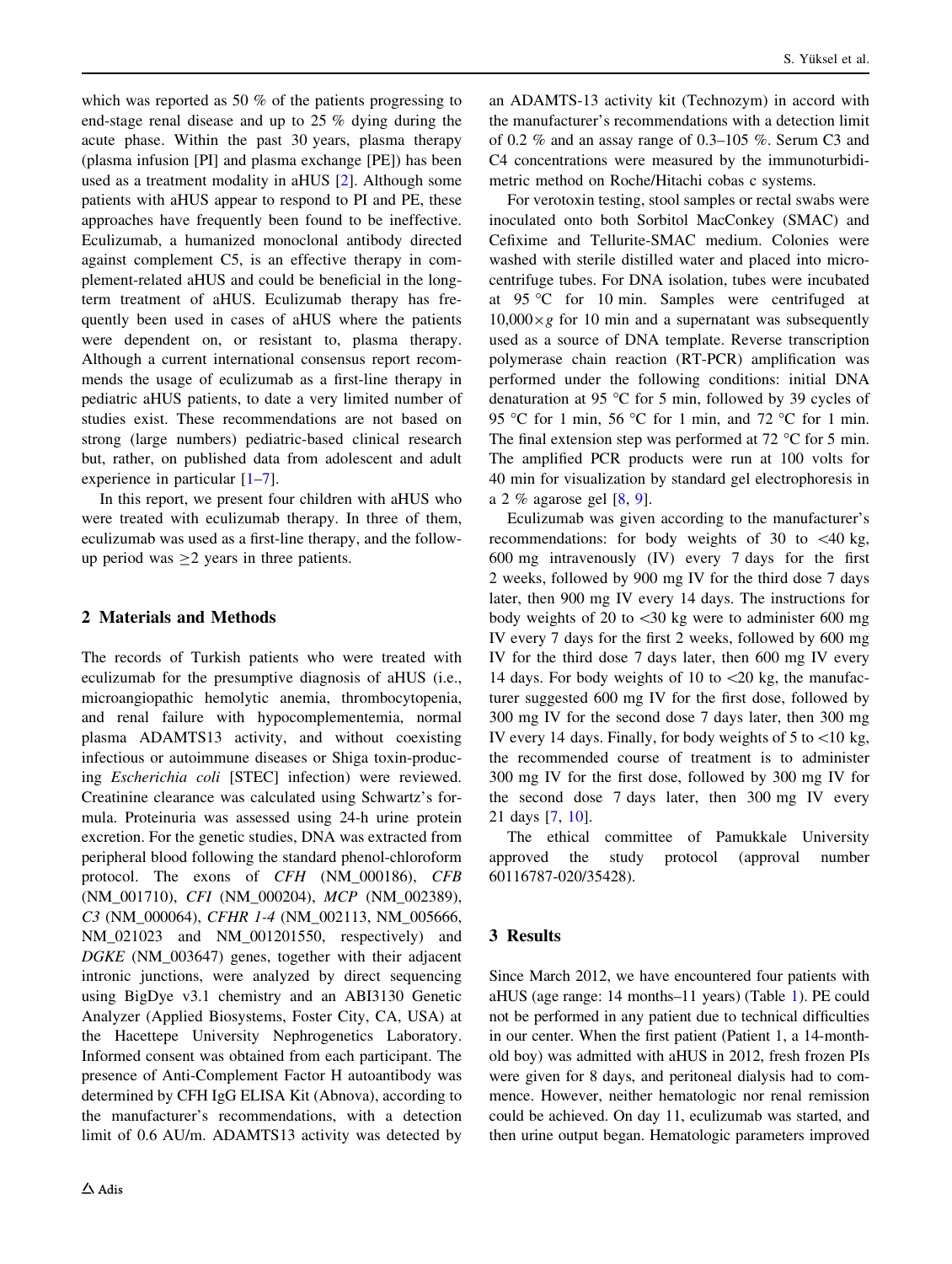<span id="page-2-0"></span>

|  |  |  | Table 1 Clinical and laboratory findings of the patients at admission |  |  |  |  |  |  |
|--|--|--|-----------------------------------------------------------------------|--|--|--|--|--|--|
|--|--|--|-----------------------------------------------------------------------|--|--|--|--|--|--|

|                                                             | Patient 1<br>$(14$ -month-old boy)           | Patient <sub>2</sub><br>$(16$ -month-old boy) | Patient 3<br>$(11-year-old girl)$   | Patient 4<br>(32-month-old girl)             |  |
|-------------------------------------------------------------|----------------------------------------------|-----------------------------------------------|-------------------------------------|----------------------------------------------|--|
| Findings at initial presentation                            |                                              |                                               |                                     |                                              |  |
| Body weight (kg)/height<br>(cm)                             | 9/73                                         | 11/78                                         | 35/146                              | 12/88                                        |  |
| Clinical presentation                                       | Diarrhea (without blood),<br>vomiting, edema | Diarrhea (with blood),<br>vomiting, edema     | Vomiting, headache,<br>hypertension | Diarrhea (without blood),<br>vomiting, edema |  |
| Urine output                                                | Anuria (for 48 h)                            | Anuria (for 72 h)                             | $1.5$ cc/kg/h                       | Anuria (for 72 h)                            |  |
| Hypertension (SBP/DBP)                                      | No (90/70 mmHg)                              | Yes $(120/80 \text{ mmHg})$                   | Yes $(140/100 \text{ mmHg})$        | No (90/70 mmHg)                              |  |
| Neurological signs                                          | Seizure                                      | N <sub>0</sub>                                | N <sub>0</sub>                      | N <sub>0</sub>                               |  |
| Family history                                              | N <sub>o</sub>                               | No                                            | N <sub>0</sub>                      | N <sub>0</sub>                               |  |
| Laboratory results on admission                             |                                              |                                               |                                     |                                              |  |
| Hemoglobin (g/dL)                                           | 7.6                                          | 9                                             | 8                                   | 7.8                                          |  |
| Platelet count (per $mm3$ )                                 | 69,000                                       | 190,000                                       | 84,000                              | 60,000                                       |  |
| Urea/creatinine (mg/dL)                                     | 70/2.2                                       | 163/5                                         | 73/3.2                              | 76/3.3                                       |  |
| Lactate dehydrogenase<br>(U/L)                              | 1604                                         | 1892                                          | 1091                                | 2024                                         |  |
| Haptoglobin (mg/dL)                                         | $<$ 10 (low)                                 | $21$ (low)                                    | $<$ 10 (low)                        | $<10$ (low)                                  |  |
| $C_3$ (mg/dL)                                               | 64 (low)                                     | $67$ (low)                                    | $70$ (low)                          | 68 (low)                                     |  |
| ADAMTS-13 $(\%)$                                            | 106                                          | 105                                           | 144                                 | 107                                          |  |
| Plasma homocysteine level                                   | Normal                                       | Normal                                        | Normal                              | Normal                                       |  |
| <b>STEC</b>                                                 | Negative                                     | Negative                                      | Negative                            | Negative                                     |  |
| Autoantibodies against<br>factor H                          | Negative                                     | Negative                                      | Negative                            | Negative                                     |  |
| Other cultures (blood,<br>Negative<br>throat, urine, stool) |                                              | Negative                                      | Negative<br>Negative                |                                              |  |
| Kidney biopsy                                               | <b>TMA</b>                                   | <b>TMA</b>                                    | <b>TMA</b>                          | Not performed                                |  |

Haptoglobin normal levels 30–200 mg/dL, C3 normal levels 90–180 mg/dL

DPB diastolic blood pressure, SBP systolic blood pressure, STEC Shiga toxin producing Escherichia coli, TMA thrombotic microangiopathy

promptly within 2–3 days (Table [2](#page-3-0)). Although the serum creatinine level decreased gradually and peritoneal dialysis was stopped, creatinine clearance did not return to normal. When Patient 2 was admitted to our clinic in May 2013, the previous guidelines for the management of aHUS pointed out the need for plasma therapy to be started as early as possible (that is, within 24 h of the disease onset) [\[11,](#page-7-0) [12](#page-7-0)]. However, in 2012 Zuber et al. [[13\]](#page-7-0) suggested that eculizumab might be considered as a first-line therapy for a first episode of aHUS, particularly in children. After these observations were obtained from Patient 1 and the recommendations were extracted from the literature, we decided to use eculizumab as a first-line therapy without previous PIs in Patients 2, 3, and 4 (Table [2\)](#page-3-0).

Eculizumab was started 4 days after admission in Patient 2 (a 16-month-old boy) and 2 days after admission in Patients 3 and 4 (an 11-year-old girl and a 32-month-old girl, respectively). The hematologic parameters and  $C_3$ returned to normal in all patients (Table [2](#page-3-0)). Since Patients 2 and 4 were admitted with anuria, peritoneal dialysis was also performed. The time interval between the initiation of eculizumab and the achievement of a normal urine output was 2 days in Patient 1, 12 days in Patient 2, and 14 days in Patient 4. Patients 2 and 4 completely recovered with eculizumab. Eculizumab therapy was stopped in Patient 2, at the request of his parents, because no mutation was found. Interestingly, Patient 3 was found to have an atrophic left kidney in an ultrasonographic evaluation upon her first admission. We learned from her past medical history that she had suffered from recurrent febrile urinary tract infections. There were multiple scars bilaterally and an atrophic left kidney in DMSA (dimercaptosuccinic acid) scintigraphy. Voiding cystourethrography showed bilateral grade III vesicoureteral reflux. A biopsy was performed from the normal-sized right kidney, which revealed thrombotic microangiopathy (Table [2\)](#page-3-0). After eculizumab therapy, her hematologic parameters returned to normal levels. Her serum creatinine level also returned to a basal level of 0.9 mg/dL, which was detected during a routine medical checkup 6 months previously. While eculizumab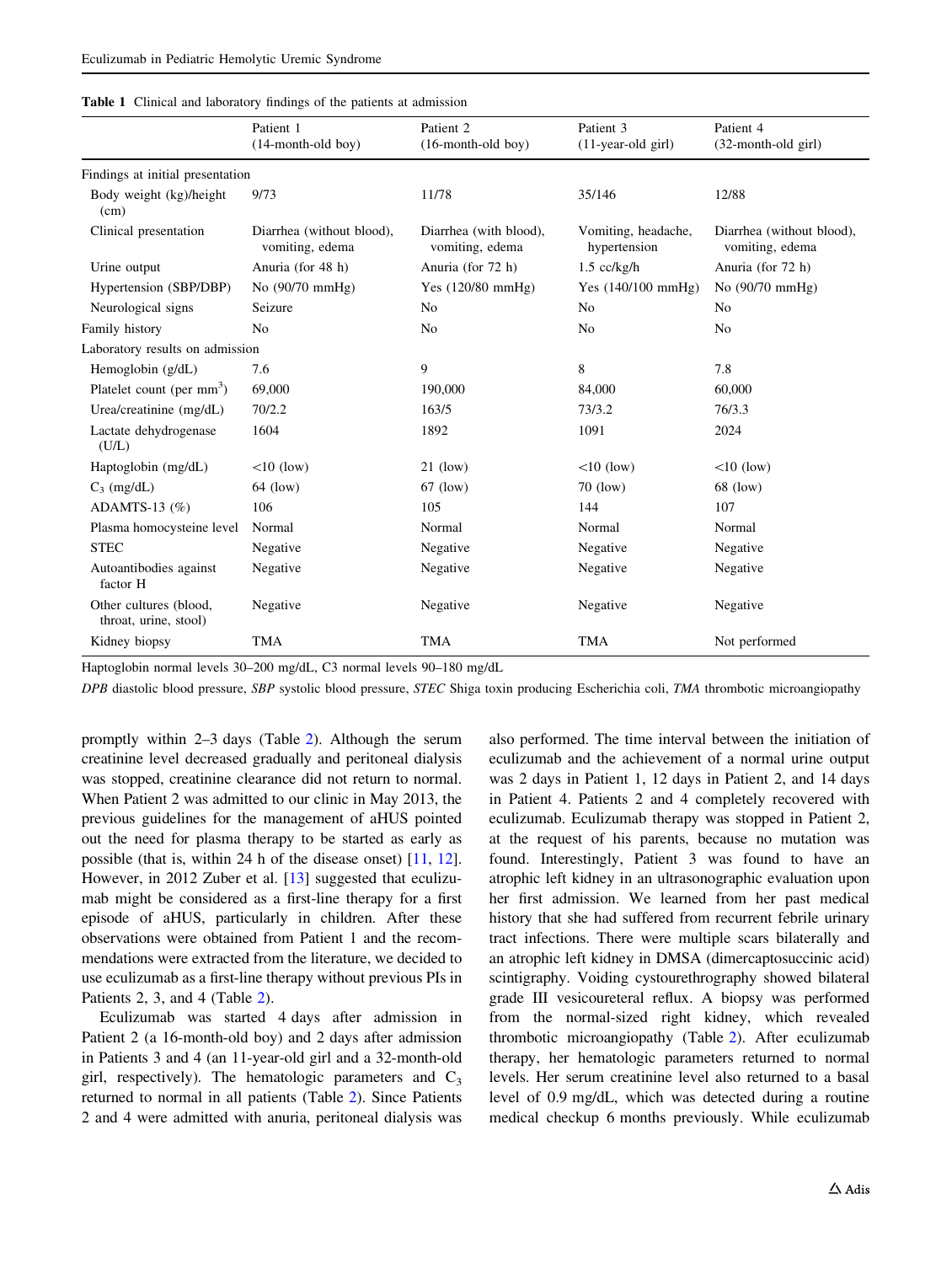<span id="page-3-0"></span>

| Table 2 Treatment modalities and follow-up of the patients          |                                                                                                                             |                                                                                                                             |                                                                                                                                               |                                                                                                                             |
|---------------------------------------------------------------------|-----------------------------------------------------------------------------------------------------------------------------|-----------------------------------------------------------------------------------------------------------------------------|-----------------------------------------------------------------------------------------------------------------------------------------------|-----------------------------------------------------------------------------------------------------------------------------|
|                                                                     | Patient 1 (14-month-old boy)                                                                                                | Patient 2 (16-month-old boy)                                                                                                | Patient 3 (11-year-old girl)                                                                                                                  | Patient 4 (32-month-old girl)                                                                                               |
| Treatment                                                           |                                                                                                                             |                                                                                                                             |                                                                                                                                               |                                                                                                                             |
| Duration of FFP infusion                                            | 8 days                                                                                                                      | Not used                                                                                                                    | Not used                                                                                                                                      | Not used                                                                                                                    |
| and response                                                        | No response                                                                                                                 |                                                                                                                             |                                                                                                                                               |                                                                                                                             |
| EE                                                                  | $\tilde{z}$                                                                                                                 | $\tilde{z}$                                                                                                                 | $\mathop{\mathsf{S}}\nolimits$                                                                                                                | $\mathop{\mathsf{S}}\nolimits$                                                                                              |
| RRT                                                                 | Peritoneal dialysis                                                                                                         | Peritoneal dialysis                                                                                                         | $\mathsf{S}^{\mathsf{O}}$                                                                                                                     | Peritoneal dialysis                                                                                                         |
| Duration of RRT (days)                                              | $\Xi$                                                                                                                       | $\infty$                                                                                                                    |                                                                                                                                               | $\overline{c}$                                                                                                              |
| Complication of RRT                                                 | $\tilde{\mathsf{z}}$                                                                                                        | Peritonitis (Streptococcus<br>parasanguinis)                                                                                | $\mathsf{\hat{z}}$                                                                                                                            | $\overline{\mathsf{X}}$                                                                                                     |
| Eculizumab                                                          |                                                                                                                             |                                                                                                                             |                                                                                                                                               |                                                                                                                             |
| and first eculizumab (days)<br>Time between admission               |                                                                                                                             | 4                                                                                                                           | $\mathcal{L}$                                                                                                                                 | $\mathbf{C}$                                                                                                                |
| Dosage                                                              | followed by 300 mg IV for the<br>second dose 7 days later, then<br>300 mg IV for the first dose,<br>300 mg IV every 21 days | followed by 300 mg IV for the<br>second dose 7 days later, then<br>600 mg IV for the first dose,<br>300 mg IV every 14 days | 600 mg IV every 7 days for the<br>900 mg IV for the third dose<br>7 days later, then 900 mg IV<br>first 2 weeks, followed by<br>every 14 days | followed by 300 mg IV for the<br>second dose 7 days later, then<br>600 mg IV for the first dose,<br>300 mg IV every 14 days |
| Time between first eculizumab and<br>hematologic recovery (days)    | 3                                                                                                                           | $\overline{c}$                                                                                                              | 4                                                                                                                                             | 17                                                                                                                          |
| Time between first eculizumab<br>and C <sub>3</sub> recovery (days) | $\supseteq$                                                                                                                 | 15                                                                                                                          | $\overline{17}$                                                                                                                               | $\overline{17}$                                                                                                             |
| Time between first eculizumab and<br>normal urine output (days)     | $\mathcal{L}$                                                                                                               | 5                                                                                                                           |                                                                                                                                               | $\overline{10}$                                                                                                             |
| Adverse effect                                                      | $\tilde{\mathsf{z}}$                                                                                                        | $\mathsf{\hat{z}}$                                                                                                          | $\frac{1}{2}$                                                                                                                                 | $\mathop{\mathsf{S}}\nolimits$                                                                                              |
| Ongoing eculizimab therapy                                          | $\mathbf{Yes}$                                                                                                              | $\stackrel{\mathtt{o}}{\mathtt{x}}$                                                                                         | $\mathbf{Yes}$                                                                                                                                | $\mathbf{Yes}$                                                                                                              |
| Follow up period (months)                                           | $\overline{4}$                                                                                                              | 34                                                                                                                          | $\overline{24}$                                                                                                                               | $\overline{16}$                                                                                                             |
| Relapse                                                             | $\tilde{z}$                                                                                                                 | $\tilde{z}$                                                                                                                 | $\mathsf{S}^{\mathsf{O}}$                                                                                                                     | $\mathsf{S}^{\mathsf{O}}$                                                                                                   |
| $FFP$ fresh frozen plasma $PE$ plasma exchange $RRT$ renal          | replacement therany                                                                                                         |                                                                                                                             |                                                                                                                                               |                                                                                                                             |

Table 2 Treatment modalities and follow-up of the patients  $\mathbf{f}$  $\frac{1}{2}$  follow منشقاه  $Taha 2T<sub>c</sub>$ 

FFP fresh frozen plasma, PE plasma exchange, RRT renal replacement therapy FFP fresh frozen plasma, PE plasma exchange, RRT renal replacement therapy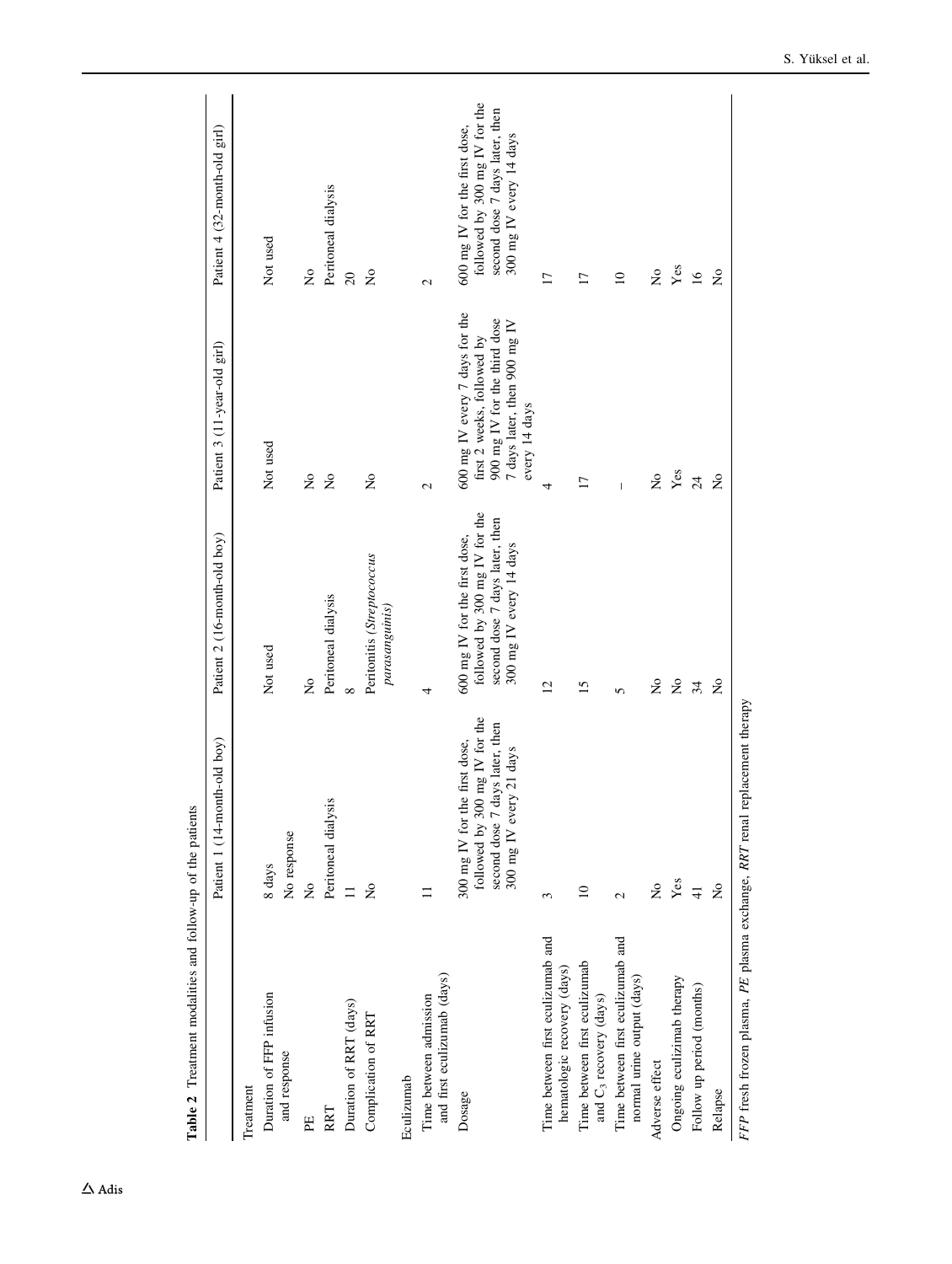|                                                     | Patient 1<br>$(14$ -month-old boy)                                    | Patient 2<br>$(16$ -month-old boy) | Patient 3<br>$(11-year-old girl)$                                                     | Patient 4<br>$(32$ -month-old girl)                      |
|-----------------------------------------------------|-----------------------------------------------------------------------|------------------------------------|---------------------------------------------------------------------------------------|----------------------------------------------------------|
| Last physical examination                           |                                                                       |                                    |                                                                                       |                                                          |
| Age at the last follow-up visit                     | 55 months                                                             | 50 months                          | 13 years                                                                              | 48 months                                                |
| Height velocity (cm/year)                           | 6                                                                     | 7                                  | 11                                                                                    | 8                                                        |
| Hypertension (treatment)                            | No (enalapril)                                                        | N <sub>0</sub>                     | No (enalapril)                                                                        |                                                          |
| Last laboratory tests                               |                                                                       |                                    |                                                                                       |                                                          |
| Hemoglobin $(g/dL)$                                 | 10.6                                                                  | 11.1                               | 12.8                                                                                  | 13.3                                                     |
| Platelet count $(lmm3)$                             | 178,000                                                               | 304,000                            | 213,000                                                                               | 250,000                                                  |
| Urea/creatinine (mg/dL)                             | 85/1.2                                                                | 31/0.4                             | 35/0.94                                                                               | 20/0.44                                                  |
| Lactate dehydrogenase (U/L)                         | 233                                                                   | 286                                | 198                                                                                   | 260                                                      |
| $C_3$ (mg/dL)                                       | 115                                                                   | 89                                 | 92                                                                                    | 98                                                       |
| Proteinuria (mg/m <sup>2</sup> /h)                  | 20                                                                    | 2                                  | 30                                                                                    | 2.5                                                      |
| Creatinine clearance<br>$(mL/min/1.73 \text{ m}^2)$ | 40                                                                    | 118                                | 50                                                                                    | 123                                                      |
| Comorbidities                                       |                                                                       |                                    | Bilaterally reflux nephropathy                                                        |                                                          |
| Genetic screening                                   | Heterozygous splice<br>mutation in <i>CFH</i> gene<br>$(c.3133+1G>A)$ | No mutation                        | Two heterozygous variations in<br>$C3$ gene (c.3671G $>$ A and<br>c.4100T > C         | A heterozygous<br>variation in $MCP$<br>gene (c.1148C>T) |
|                                                     |                                                                       |                                    | Two heterozygous variations in<br>$MCP$ gene (c.285T $>C$ and<br>$c.286 + 18$ 27delT) |                                                          |

Creatinine clearance was calculated using Schwartz's formula

treatment was continuing, vesicoureteral reflux was treated with a bilateral subureteric injection in month 6 of the follow-up period.

Kidney biopsies were performed in Patients 1, 2, and 3 and revealed thrombotic microangiopathy. The reasons for biopsy in all patients were to confirm the diagnosis before starting eculizumab. In addition to Patient 1, who did not respond to plasma therapy, Patient 3 had an atrophic left kidney. We observed that glomerular changes (focal reduplication of the glomerular capillary basement membrane, thickening of the capillary walls) and interstitial changes (fibrosis and chronic inflammation) were predominant in Patient 1; glomerular changes (narrowing of capillary lumens, thickening of the capillary walls, congestion, thrombosis, necrosis) and vascular changes (arteriolar thrombosis, intimal thickness, occlusion) were predominant in Patient 2; and glomerular changes (thickening of the capillary walls, narrowing of the capillary lumens, congestion, mesangiolysis) and interstitial changes (acute inflammation and edema) were predominant in Patient 3.

All patients were vaccinated for Neisseria meningitidis before the initiation of eculizumab therapy and received antibacterial prophylaxis (macrolides or ceftriaxone) for 2 weeks. The follow-up periods of the patients without complications and relapses were 41, 34, 24, and 16 months, respectively. Eculizumab therapies are ongoing in Patients 1, 2, and 4, but Patient 2 has not been using the therapy for 30 months.

Mutation analyses were completed in all patients. A heterozygous splice site mutation in CFH in Patient 1 and four possibly relevant heterozygous variations in C3 and MCP in Patient 3 were identified. Of these, two were already in the Single Nucleotide Polymorphism Database (dbSNP) (rs11569534 and rs11569541) with unknown significance. Except for Africans, these variations are rare in most populations, including Turks (i.e., none of the 2460 alleles were in the Turkish Exome Database). In Patient 3, two variations in MCP were identified. Of them, the  $c.285T>C$  variation was predicted to disrupt the splicing event according to Human Splicing Finder (HSF) software. Similarly, using the same software, the  $c.286+18\_27$ delT variation is predicted to potentially alter the splicing event. However, as we have no data regarding CD46 surface expression analysis, their pathological significance remains questionable. In Patient 4, a heterozygous variation (c.1148C $>$ T) was identified in MCP. No mutation was found in Patient 2. Genetic results are detailed in Table 3.

#### 4 Discussion

In this report, we present four patients with aHUS who were treated with eculizumab. We used eculizumab in three patients as a first-line therapy in an early period of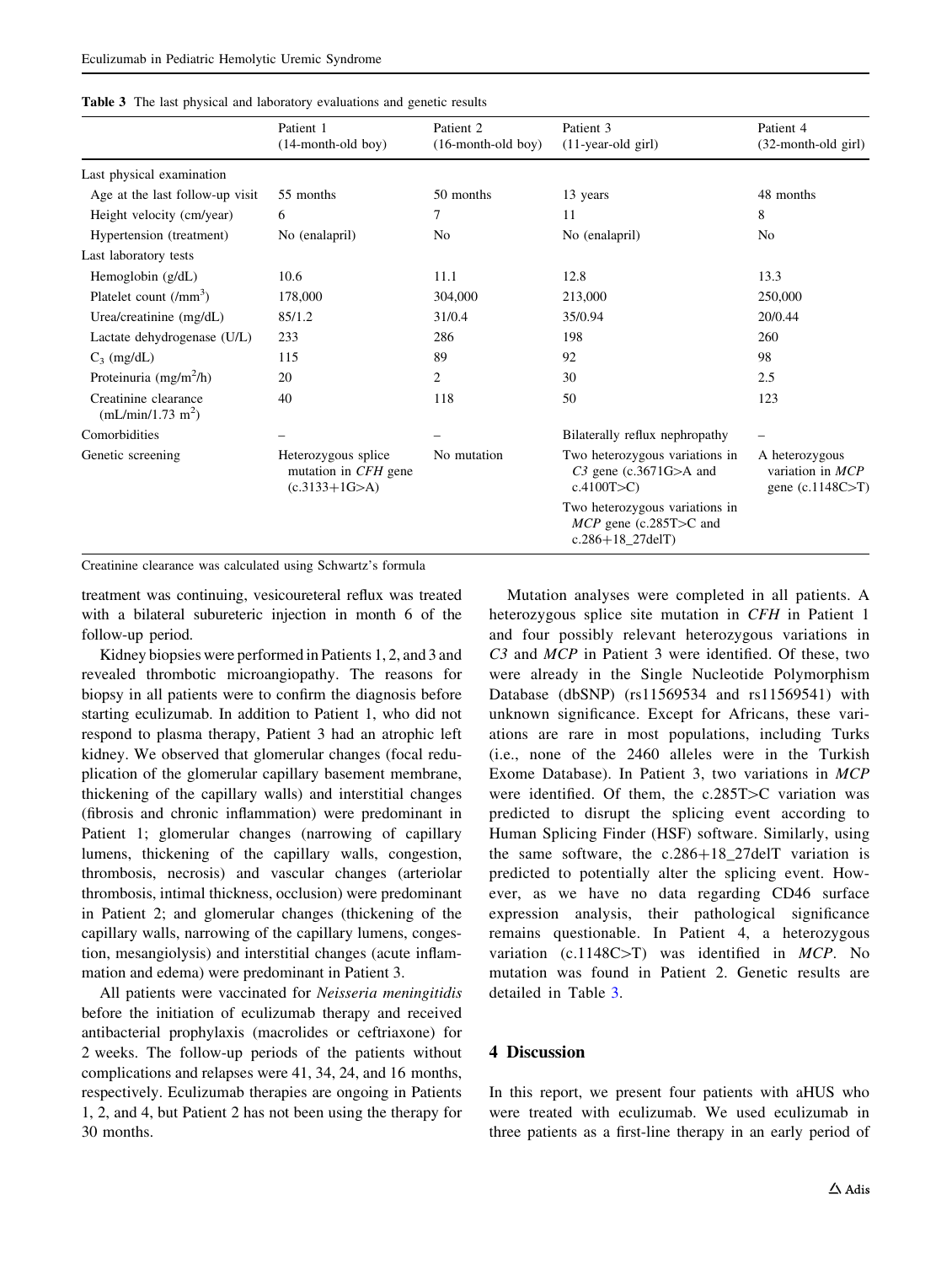their treatment. Two of them (Patients 2 and 4) have fully recovered. Patient 3 had chronic kidney disease due to reflux nephropathy, and we observed that her creatinine level returned to the baseline level with eculizumab therapy. In Patient 1, eculizumab was started on day 11 after admission. Currently, he has stage III chronic kidney disease. Our data indicate that three of the four patients improved with early initiation of eculizumab; however, in Patient 1, a partial response could be related to the late onset of therapy.

It is well known that disorders of the complement system, particularly the alternative pathway, are the most important underlying causes of aHUS [\[14](#page-7-0), [15](#page-7-0)]. Autoantibodies against complement regulatory system proteins and defects in complement genes have been reported in cases of aHUS [\[1](#page-6-0)]. For whatever reason, the alternative complement system pathway is continually activated, and this process leads to the formation of the membrane attack complex. For this reason, theoretically, any defective complement protein or antibodies against complement proteins can be removed and replaced by PE. In addition, PIs can replace the defective complement components [\[16\]](#page-7-0). Thereby, according to the 2009 guideline suggested by the European Pediatric Study Group for HUS and some experts, the first-line treatment of aHUS should be plasma therapy (PE or PI) and should be started as early as possible [\[1](#page-6-0), [11,](#page-7-0) [12](#page-7-0), [17\]](#page-7-0). If PE is not performed within 24 h of first presentation, PI should be performed. If the patient has volume overload and/or severe hypertension, PI should be avoided. In addition, technical difficulties and equipment problems may limit the availability of PE [\[1,](#page-6-0) [18\]](#page-7-0). Another problem related to PE may be some unpleasant complications, such as thrombosis and infections, especially if used over the long term [\[1\]](#page-6-0). Moreover, in many countries, there are a limited number of technically trained centers that can perform PE, particularly in small children.

In the past decade, many patients with aHUS have also been treated with eculizumab. Although there are many reports about the use of eculizumab in medical literature, the vast majority of them involved patients who did not respond to the traditional approach of PE or PI [\[14](#page-7-0), [19–27](#page-7-0)]. On the other hand, some authors recommended the early use of eculizumab for patients with aHUS who have a positive family history, recurrent HUS, or hypocomplementemia at presentation [[27\]](#page-7-0). In our study, all of the patients were admitted to our clinic with hypocomplementemia before September 2014. We had to use eculizumab as a first-line therapy due to technical problems associated with PE. We observed that the usage of eculizumab in children with aHUS was efficient and safe for a relatively long period. Until recently, a very limited number of case reports of treatment with eculizumab as a firstline therapy have been published [[5\]](#page-6-0). Finally, in 2016, in terms of the management of aHUS in children, a new international consensus report has proposed eculizumab as first-line and early treatment (when possible, within 24–48 h of onset) [\[7](#page-6-0)]. The authors of the consensus reevaluated four prospective, open-label, single-arm, nonrandomized, multinational trials of the efficacy of eculizumab in aHUS patients  $[28-31]$ . The results of the first two trials were obtained from published data [[28](#page-7-0), [29\]](#page-7-0), the others from preliminary data (abstracts) [[30,](#page-7-0) [31\]](#page-7-0). However, three of four prospective trials consisted of adolescents (age  $>12$  years) and adults [[28,](#page-7-0) [29,](#page-7-0) [31\]](#page-7-0). One of them had addressed children with aHUS (22 patients, age  $>1$  month to  $\langle 18 \rangle$  years) [[30\]](#page-7-0). The recommendations of the 2016 consensus were supported with case reports of eculizumab to treat aHUS involving native kidneys. Among approximately 35 case reports of the patients who received eculizumab, 19 patients were children (aged 11 days to 11 years) and only five patients received first-line eculizumab. Thus, the 2016 consensus recommendations are intriguing, but these recommendations are not based on strong (large numbers) pediatric-based clinical research, particularly in terms of infants with aHUS [\[7](#page-6-0)]. Three of four cases in our study are infants and we know that published data related to this group are very limited. As a result, our findings can support and contribute to the recommendation of the 2016 consensus which reported that ''first-line and early eculizumab is effective and safe in children with aHUS for renal recovery.''

We know that glomerular, vascular, and tubulo-interstitial changes vary according to the severity and the duration of the disease in patients with aHUS. Habib et al. [\[32](#page-7-0)] mainly distinguished three pathologic categories: cortical necrosis, predominantly glomerular involvement, and predominantly arterial involvement. The prognosis was the best in the patients with predominantly glomerular involvement; it was the worst in the patients with predominantly arterial involvement. In addition, many researchers have confirmed that vascular lesions (arteriolar and arterial) are a harbinger of a poor prognosis [[33](#page-7-0)]. Although Patient 2 had severe vascular lesions, he clinically recovered completely with early eculizumab treatment. Patient 1 experienced the reduplication of the glomerular capillary basement membrane, which was defined as a chronicity sign, and he did not recover completely with eculizumab. These findings may indicate that early eculizumab treatment may correct the conditions known to be associated with poor prognosis in aHUS patients.

Meningococcal meningitis is the most feared side effect in patients treated with eculizumab. In addition, some other side effects, such as hematological abnormalities, nausea, vomiting, diarrhea, headache, hypertension, and recurrent upper respiratory tract infections, have been reported [\[16](#page-7-0)]. None of them were observed in our patients.

In Patient 1, c.3133+1G $\geq$ A variation in CFH was at the consensus site. In silico analysis using HSF software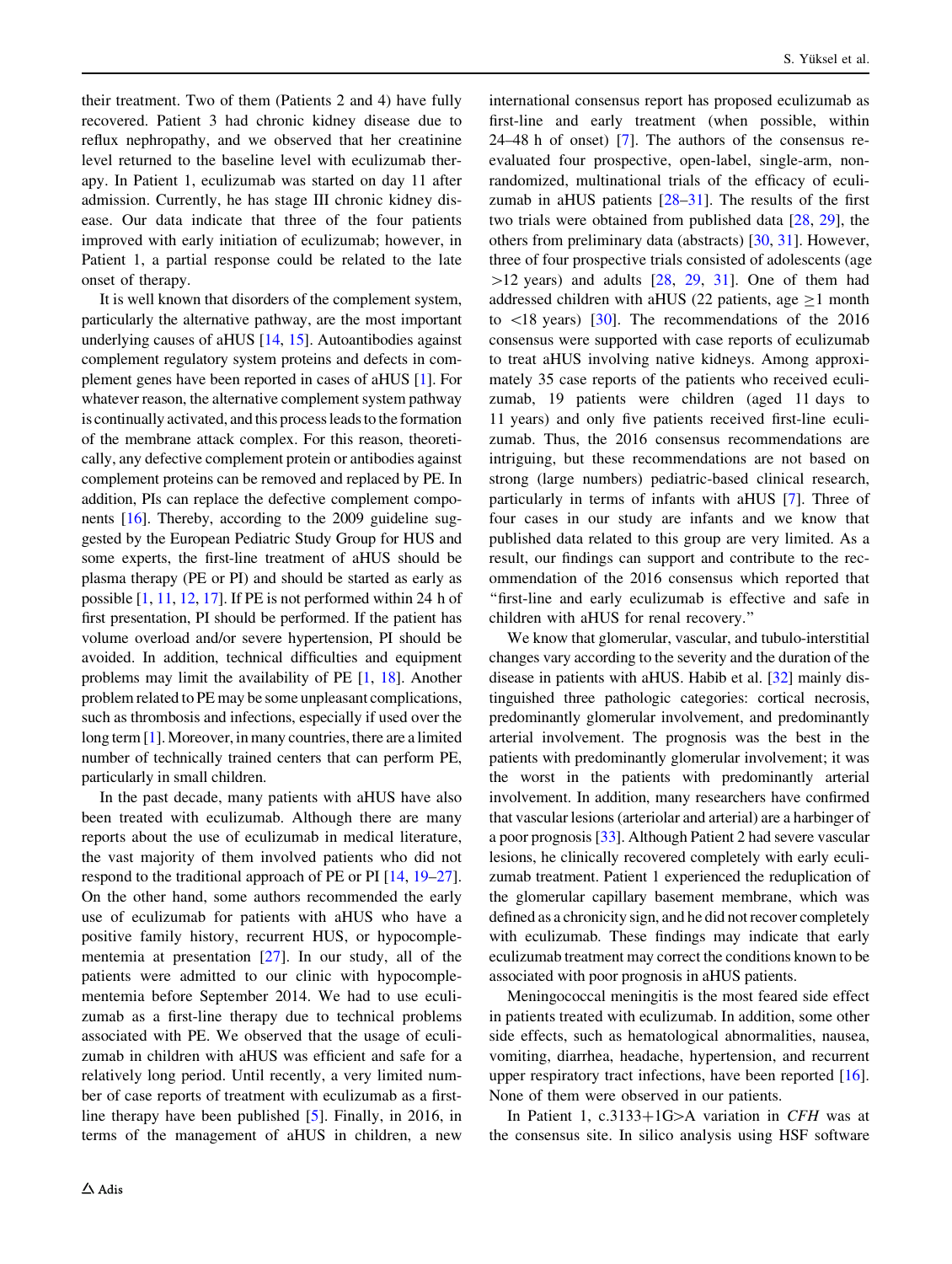<span id="page-6-0"></span>predicted a ''Broken WT Donor Site'' [\[34](#page-7-0)]. This variation was not detected in 2460 alleles obtained from the Turkish Exome Database. Therefore, it was considered a 'disease-causing' variation. We identified heterozygous c.3671G $>A$  (p.G1224D) (rs11569534) and c.4100T $>C$  $(p.I1367T)$  (rs11569541) variations in C3, as well as heterozygous c.285T $>$ C (p.Y95Y) and c.286+18\_27delT variations in  $MCP$  in Patient 3. Of them, the c.3671G $>$ A (p.G1224D) variation seems to be harmless, as predicted by SIFT and PolyPhen software (scores 0.33 and 0.04, respectively). Its minor allele frequency is 1 %; however, in certain populations such as Africans, it reaches as high as  $3\%$ . The c.4100T $\geq$ C (p.I1367T) variation is extremely rare (minor allele frequency  $[MAF] < 0.01$ ) in most populations, except for Africans, and is predicted to be deleterious according to SIFT software [\[35](#page-7-0)]. As our patients were Turkish, we looked at the frequency of both variations in the Turkish Exome Database composed of 2460 alleles and found neither of them in any of these alleles. Therefore, these variations were considered to be rare in the Turkish population as well. Although synonymous, the c.285T $>$ C variation in MCP may disrupt the splicing event as predicted by HSF software since this position is very close to the splice site [\[34](#page-7-0)]. Similarly, using the same software, the  $c.286+18\_27$ delT variation is predicted to potentially alter the splicing event. Allele frequency of the former in the Turkish population was determined as 2/2460 alleles (0.08 %) using the Turkish Exome Database. However, this could not be determined for the latter as this region contains poliT, which most likely causes reading errors in the next generation sequencing. We acknowledge that we cannot conclude their pathogenicity without determining CD46 surface expression. Combined genetic abnormalities in aHUS have been identified in patients with aHUS  $[36]$  $[36]$ . Thus, we speculate that the clinical phenotype might be related to the joint effects of these combined variations. To prove this, functional studies are needed. The c.1148C $>$ T (p.T283I) that was identified in Patient 4 was previously described by Provaznikova et al. [\[37](#page-7-0)].

In our country, eculizumab is fully funded by the government. Therefore, the commission that is appointed by the Ministry of Health decides whether or not to approve the usage of eculizumab in a patient with aHUS. Moreover, if eculizumab is going to be continued, this procedure has to be repeated every 3 months. Eculizumab is a very expensive drug for Turkey, as in many countries of the world. The cost of eculizumab in a 300-mg vial is €4600. Due to this price, the annual costs of the treatment per patient are about €83,000 in Patient 1, €360,000 in Patient 2, and  $\epsilon$ 120,000 in Patient 4, not including induction therapy at the onset of the disease.

### 5 Conclusion

Eculizumab can be successfully used as a first-line therapy in aHUS patients. Moreover, it seems that the early initiation of eculizumab was associated with the complete recovery of renal function. However, the cost of eculizumab therapy is an important limiting factor in the treatment of these patients. In addition, the questions of who should be treated and when should treatment be started and ceased still merit answers. Further studies are needed to better understand whether early eculizumab treatment could provide rescue therapy for patients with aHUS.

Acknowledgments The authors would like to acknowledge Professor Dr Aynur Karadenizli (Kocaeli University Faculty of Medicine, Department of Medical Microbiology) for verotoxin testing.

#### Compliance with Ethical Standards

Conflict of interest Dr. Selçuk Yüksel, Dr. Havva Evrengül, Dr. Z. Birsin Özçakar, Dr. Tülay Becerir, Dr. Nagihan Yalçın, Dr. Emine Korkmaz, and Dr. Fatih Özaltın have no financial disclosures or conflicts of interest that are directly relevant to the content of this article.

The data for this article was obtained from patient records.

Informed consent for genetic testing and for publication of their child's clinical information was obtained from the parents.

#### References

- 1. Loirat C, Frémeaux-Bacchi V. Atypical hemolytic uremic syndrome. Orphanet J Rare Dis. 2011;6:60.
- 2. Loirat C, Garnier A, Sellier-Leclerc AL, Kwon T. Plasmatherapy in atypical hemolytic uremic syndrome. Semin Thromb Hemost. 2010;36:673–81.
- 3. Hisano M, Ashida A, Nakano E, Suehiro M, Yoshida Y, Matsumoto M, Miyata T, Fujimura Y, Hattori M. Autoimmune-type atypical hemolytic uremic syndrome treated with eculizumab as first-line therapy. Pediatr Int. 2015;57:313–7.
- 4. Szarvas N, Szilágyi Á, Tasic V, Nushi-Stavileci V, Sofijanova A, Gucev Z, Szabó M, Szabó A, Szeifert L, Reusz G, Rusai K, Arbeiter K, Müller T, Prohászka Z. First-line therapy in atypical hemolytic uremic syndrome: consideration on infants with a poor prognosis. Ital J Pediatr. 2014;40:101.
- 5. Christmann M, Hansen M, Bergmann C, Schwabe D, Brand J, Schneider W. Eculizumab as first-line therapy for atypical hemolytic uremic syndrome. Pediatrics. 2014;133:1759–63.
- 6. Tschumi S, Gugger M, Bucher BS, Riedl M, Simonetti GD. Eculizumab in atypical hemolytic uremic syndrome: long-term clinical course and histological findings. Pediatr Nephrol. 2011;26:2085–8.
- 7. Loirat C, Fakhouri F, Ariceta G, Besbas N, Bitzan M, Bjerre A, Coppo R, Emma F, Johnson S, Karpman D, Landau D, Langman CB, Lapeyraque AL, Licht C, Nester C, Pecoraro C, Riedl M, van de Kar NC, Van de Walle J, Vivarelli M, Frémeaux-Bacchi V, for HUS International. An international consensus approach to the management of atypical hemolytic uremic syndrome in children. Pediatr Nephrol. 2016;31:15–39.
- 8. Osek J. Development of a multiplex PCR approach for the identification of Shiga toxin-producing Escherichia coli strains